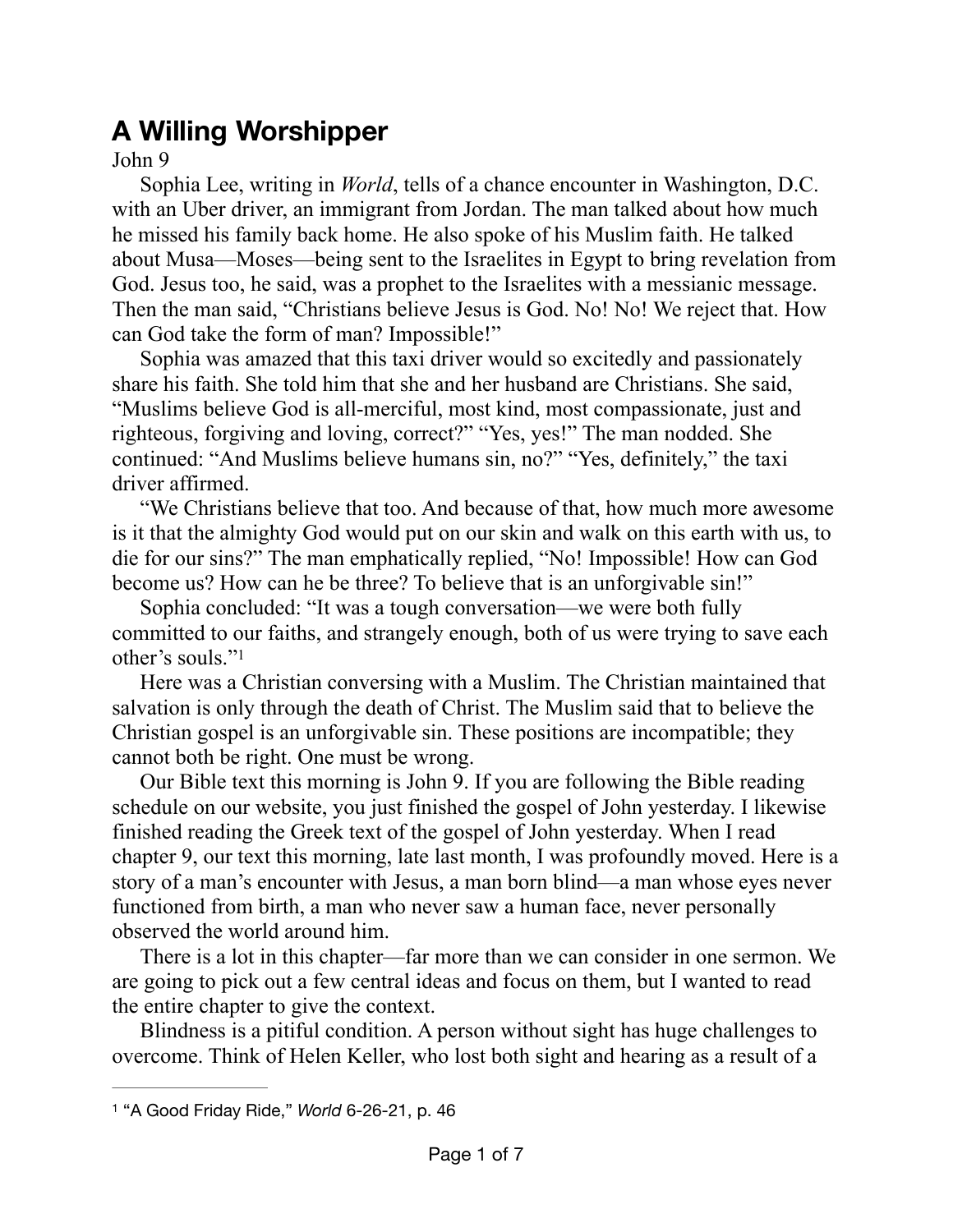childhood illness at 19 months, but through the heroic commitment of her teacher and lifelong companion, Anne Sullivan, eventually attended Harvard University and became the first deaf-blind person to earn a bachelor of arts degree. But the unnamed man in our story had *never* seen, not even for the first 19 months of his life.

Congenital deformities such as blindness are the evil fruit of sin's entrance into the world through our first parent, Adam. As we learn in Romans, "Wherefore, as by one man sin entered into the world, and death by sin; and so death passed upon all men, for that all have sinned" (Rom. 5:12). Deafness, blindness, disabilities, birth defects—all are our human lot because of the fall. But the gospel declares: "Hear him, ye deaf; his praise, ye dumb, your loosened tongues employ; *ye blind, behold your Savior come*; and leap, ye lame, for joy." Through the grace of God the man in our story received both physical and spiritual sight; though born blind, this man had the unique privilege of gazing upon the Savior of mankind at his coming. The coming of the Messiah was prophesied in Scripture: "Then the eyes of the *blind* shall be opened, and the ears of the deaf shall be unstopped. Then shall the lame man leap as an hart, and the tongue of the dumb sing.["](#page-1-0)<sup>[2](#page-1-0)</sup> The eyes of the blind man in our story were opened as incontrovertible proof of Christ's messiahship. The Lord Jesus is indeed the long-promised Messiah of Israel, God come in human flesh.

<span id="page-1-2"></span>I heard just this week the sad story of a little girl, 14 months old, an otherwise happy and apparently well-adjusted baby who has never walked, never turned over in bed, never sat up. Thankfully, she is being raised by loving parents endeavoring to bring her up in the nurture and admonition of the Lord. But she, like most of us, will face specific challenges in her young life. Such challenges as she will face are a result of the fall. As our Catechism observes, "The fall brought mankind into an estate of sin and misery"—not just miseries arising from physical challenges, but even worse, "All mankind by their fall lost communion with God, are under his wrath and curse, and so made liable to all the miseries in this life, to death itself, and to the pains of hell forever."[3](#page-1-1)

<span id="page-1-3"></span>How thankful we are as Christians that God had mercy on us in sending Christ into the world to experience our human condition and ultimately go to the cross to deliver us from sin and misery and bring us into his blessed presence forevermore.

So our story this morning is the story of a man who had never seen the light of day. At the beginning "God said, Let there be light: and there was light. And God saw the light, that it was good: and God divided the light from the darkness. And God called the light Day, and the darkness he called Night." But here was a man

<span id="page-1-0"></span>[<sup>2</sup>](#page-1-2) Isa. 35:5–6

<span id="page-1-1"></span>[<sup>3</sup>](#page-1-3) Westminster Shorter Catechism 17, 19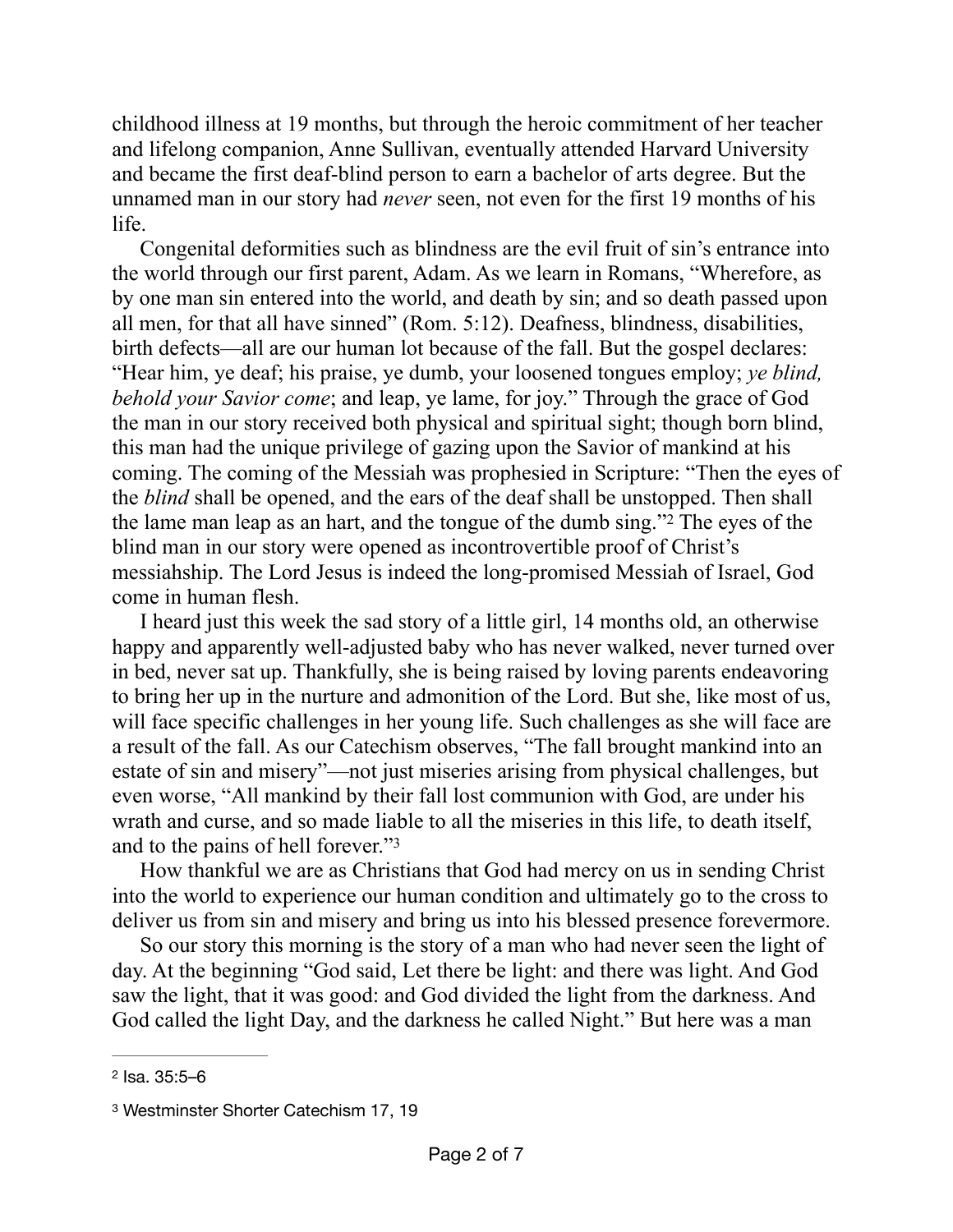who had never seen light. His entire life-experience was darkness. He lived in physical darkness—total darkness. Because of his blindness he couldn't work, he couldn't be independent. His entire life consisted in begging, living off the charity of his fellow man.

Here was a man who was blind from birth. This is suggestive of man's *spiritual* condition. All of us are spiritually blind by nature. The glories of the Savior are proclaimed, but we just do not care, we do not understand, we are not interested. We are absorbed in ourselves, the things we enjoy, the things that give us pleasure, our work, our hobbies, our families, our relationships. "Man's chief end is to glorify God, and to enjoy him forever." This is the purpose for which we were created: to have a deeply satisfying connection with our Creator, to know him, to praise him, to experience him for all eternity. Anything short of this cannot truly satisfy the deepest longings of the human heart.

Here is a man who, like the rest of us, was spiritually blind, oblivious to the gospel, dead in trespasses and sins, self-centered, an enemy of God, a worshipper of self, an idolater. But the sovereign Holy Spirit put within his heart a desire to seek the Lord, to know the Messiah of Israel. The Lord of glory sovereignly healed this man's physical blindness and at the same time healed his spiritual blindness, opened up his heart to know his need of Christ, to become his worshipper.

Those who knew the man—his neighbors—observed the profound change that came upon him. They had seen him sit and beg. They were completely convinced that he was blind. They knew that he had never seen anything, read anything, looked at anything, his entire life. Then he met Jesus! This Jesus did a strange thing. He spat on the ground and made a paste of clay with his spittle. Without warning he smeared this paste of clay, this mixture of the soil of the earth with his own saliva, on the sightless eyes of the man born blind. The word our text uses is "anointed": "He *anointed* the eyes of the blind man with the clay" (v. 6). The root of this word is the Greek word for Messiah, the anointed of God, the Χριστός, the Christ. Do not miss the significance here: the Anointed One, the Christ, the Creator of all that is, who in the beginning made man in his own image from the dust of the earth, this great Creator stooped down and picked up clay wetted with spittle from his mouth and anointed the eyes of a sightless creature, a pitiful character who lived in total darkness and could do nothing but beg. Such unsanitary touching would be a complete no-no in our Covid-obsessed world! Think of it! The Anointed One anoints a sightless beggar's eyes—a man both physically and spiritually blind—and tells him to go wash in the pool of Siloam, a name meaning *sent*. He who was sent from God sends a miserable beggar to the pool called "Sent." He instructs him to wash. Jesus made no promise or guarantee as to what would happen. Here was a man sent on an errand by a total stranger, and the man instantly obeyed. He got up and began to walk, no doubt led by the hand of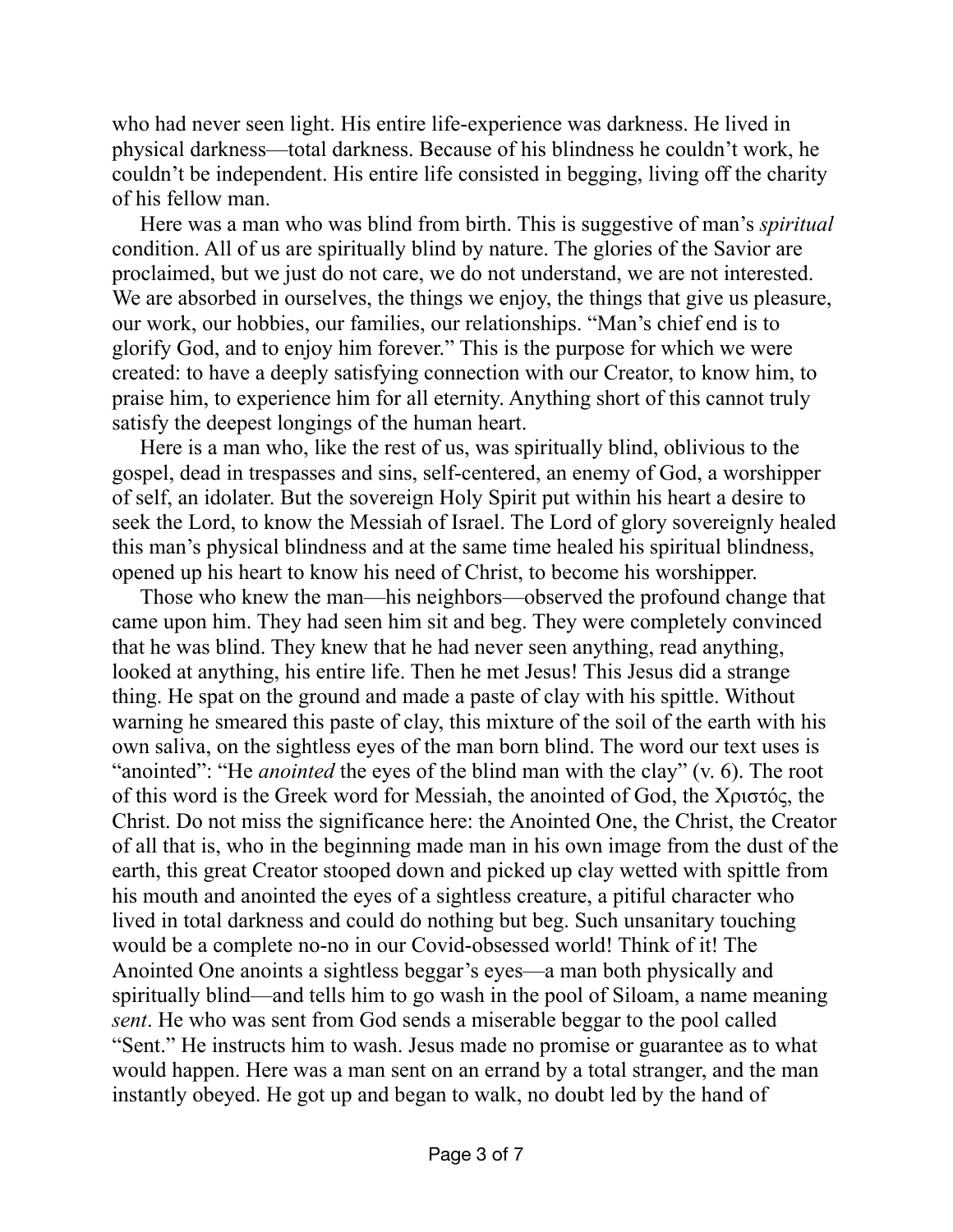another. He told his friend to be sure to lead him to the pool of Siloam, because this total stranger told him to go there. When he got there, he washed away the clay moistened with the spittle of the Son of God, and suddenly he could see! For the first time in his life he could observe light. He could distinguish light from darkness. A world of sight and color suddenly came alive before his eyes. No longer would this man be dependent on another person to lead him from here to there. Now he could learn to read. Now he could see with his own eyes the animal sacrifices that were being offered every day in the temple. Now he could be selfsufficient. He who formerly lived on charity could "labor, working with his hands what is good, that he may have something to give him who has need" (Eph. 4:28).

Here, then, was a man with profound blindness. The word *blind* (τυφλός) is used over 30 times. It can refer to either literal or spiritual blindness. Imagine living in a world of absolute darkness, never having seen your mother's face, never having observed the interplay of light and shadow, never having seen color, never noticed obstacles in your path. Have you ever dropped an item at night, then struggled to find it? How much easier, rather than to rummage in the dark, to turn on a light and locate the item! Even better, to follow the item with your eyes as it falls and rolls and comes to rest. It is so much easier to locate a missing item with your eyes than to have to grope for it in the dark. The man in our story could never do that. He was *physically* unable. And like us all, he was *spiritually* unable as well. "For when we were yet *without strength*, in due time Christ died for the ungodly" (Rom. 5:6). This man was perhaps the inspiration for the words "Amazing grace—how sweet the sound—that saved a wretch like me! I once was lost, but now am found—*was blind, but now I see*."

All of us are spiritually blind by nature. We do not know the full extent of our peril. We think we are good people. We flatter ourselves that we are not so bad, that God would surely overlook our faults and receive us into his presence. We do not know that we are "wretched, and miserable, and poor, and blind, and naked" (Rev. 3:17). We, like the man in the story, do not grasp our eternal peril. But we have a mighty Savior who took the initiative. *He* is the Savior, to him be all the glory! When Jesus met this unnamed man, he determined to heal him both physically and spiritually. He did not ask the blind man if he wanted to be healed. He did not get his permission to anoint his eyes with moistened clay. The *Savior* took the initiative—and the blind man never regretted it. Christ healed this man. It was a true, undeniable miracle.

Afterward, the man who had been healed endured targeted persecution from the religious authorities—men who fancied themselves to be enlightened but who were themselves benighted, blinded by sin. At the close of the chapter the Pharisees ask him, "Are we blind also?" Jesus said to them, "If you were blind, you would have no sin; but now you say, 'We see.' Therefore your sin remains." Here were men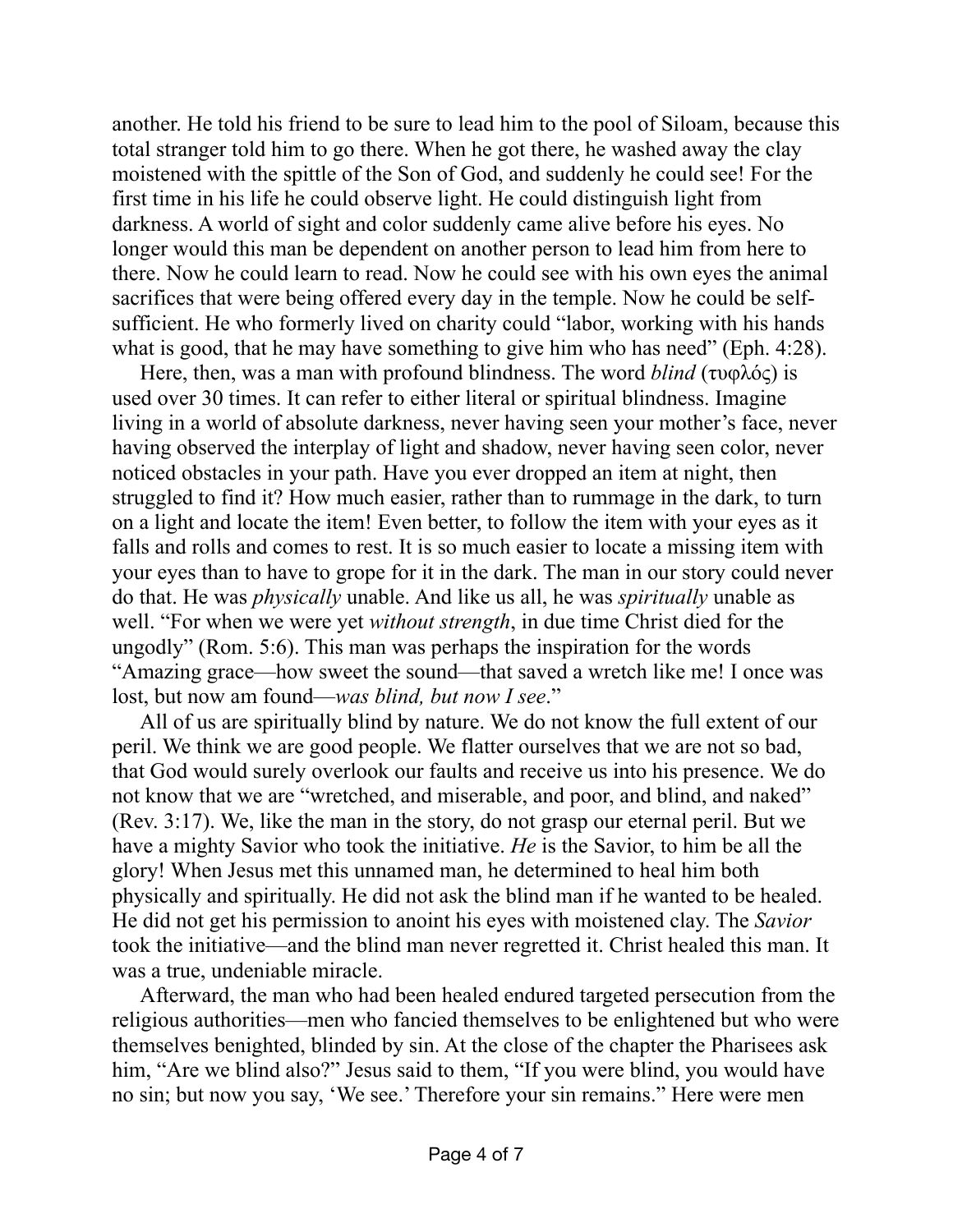who were spiritually blind—blind guides, guiding their flock straight to hell by rejecting the Messiah when he came. Yet in their pride and religiosity they fancied themselves to be spiritually enlightened; therefore, they would die in their sins, as Jesus said. These unbelieving religious leaders could not bear the thought of one of their flock receiving physical and spiritual sight. When this man would not deny Christ, they excommunicated him—cast him out of the synagogue straightaway. Surely this man never dreamed that on the same day he would both receive physical sight and be excommunicated from Judaism—all because he refused to denounce Jesus.

But the good Shepherd would not abandon his sheep. Verse 35 says, Jesus "found him." Here was one of Christ's sheep, confused, dejected. But the Savior would not abandon his sheep. Jesus found him and spoke to him: "Do you believe in the Son of God?" Jesus regularly called himself the Son of *man*, emphasizing his humanity. Now he calls himself the Son of *God*, emphasizing his deity. As Psalm 2 says, "The LORD hath said unto me, *Thou art my Son*; this day have I begotten thee." Here is the eternal generation of the Son. The Father must have a Son, in order to be a father. The God who cannot change has therefore been the Father *from all eternity*, for in the eternal day, the Son was begotten by the Father. Jesus is thus the Son of God—the eternal Son of the eternal Father. In scriptural usage "Son" does not mean *less than*, as the Jehovah's witnesses insist, but *equal to.*

So Jesus asks the formerly blind man, now healed, "Do you believe in the Son of God?" What he was asking was, "Do you believe that I am the Second Person of the Holy Trinity, the Messiah of Israel?" The man responds, "Who is he, Lord, that I might believe on him?" Here was a sincere question born of genuine faith: "Lord, show yourself to me, and I will believe on you." It is equivalent to the statement of the anguished father of the child possessed by a cruel spirit who seizes him, throws him down, foaming at the mouth in Mark 9, who plainly confessed, "Lord, I believe; help my unbelief!" Sincere questioners are never turned away by our merciful God. Here was a man who truly wanted to believe, he just wanted to be sure that he was believing in the right person: "Who is he, Lord, that I might believe on him?"

Jesus clearly answers the man's question: "You have both seen Him and it is He who is talking with you." Here was a man, so recently blind, whose newly-opened eyes now could behold his healer, the Messiah of Israel! Jesus' verbal testimony confirms the miracle he has just performed, restoring the eyes of a man born blind —a fact recently recognized by the man himself: "Since the world began it has been unheard of that anyone opened the eyes of one who was born blind. If this Man were not from God, He could do nothing" (vv. 32–33). The man understood the logic: here is a man who performs a singular miracle never performed since the world began—healing a person's congenital blindness—proving himself to be the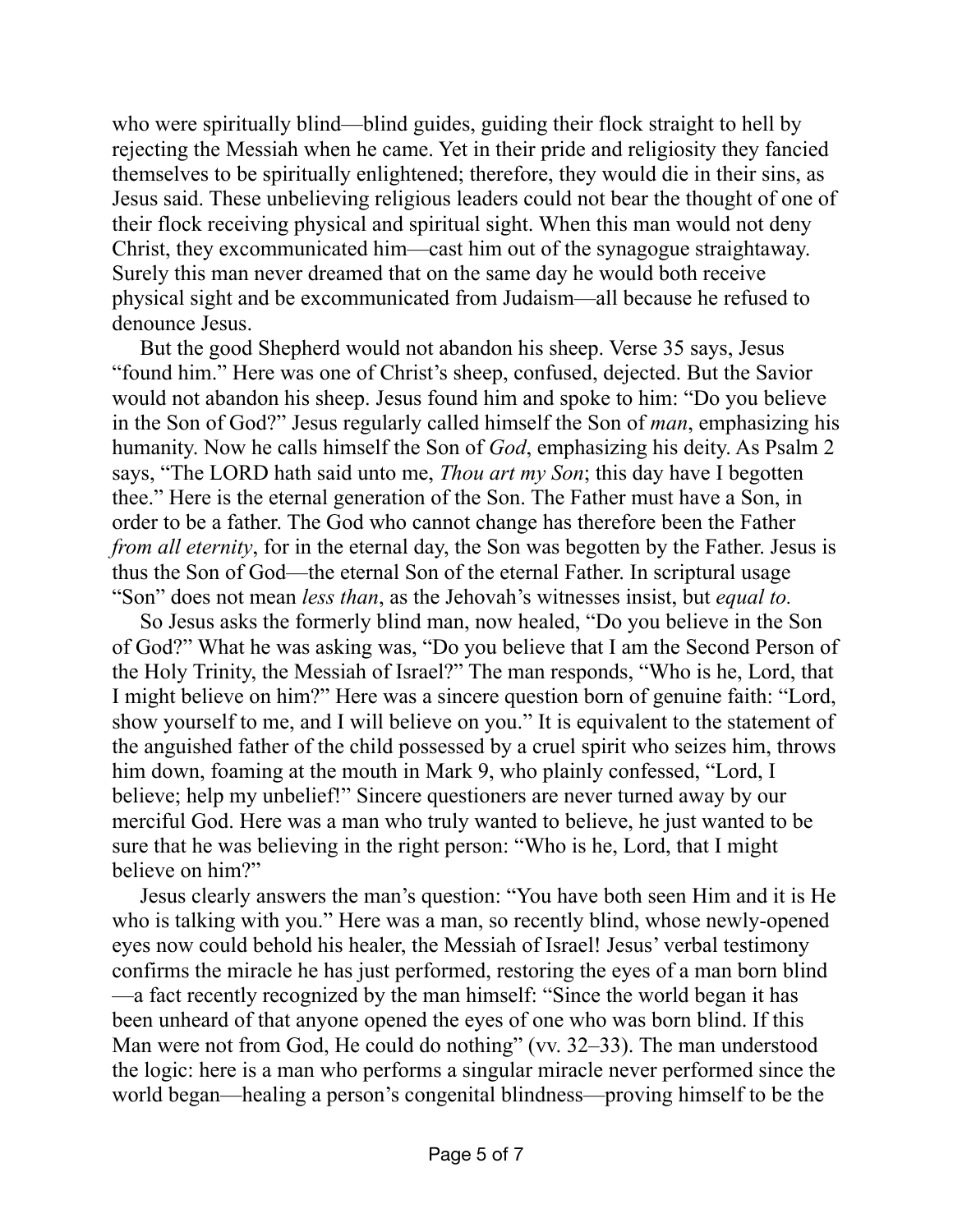promised Messiah. Now Jesus identifies himself to him, and the man responds in saving faith: "'Lord, I believe!' And he worshiped Him." This is one of only two places in the Bible where faith and worship are expressly conjoined. The other is in Exodus 4:31, which says, "So the people *believed*; and when they heard that the LORD had visited the children of Israel and that He had looked on their affliction, then they bowed their heads and *worshiped*." The Israelites enslaved in Egypt believed that the Lord had come to their aid in the person of Moses, so they bowed their heads and worshiped. So likewise the man healed of congenital blindness confesses his faith: "Lord, I believe!" And he worships Christ. This requires great faith, to worship another man as God. Clearly Jesus is more than a man; he is God in human flesh, worthy of our worship.

But do not miss this lesson: *biblical faith is a faith that worships*. There are only two types of people in the world: those who worship Christ and those who don't worship Christ. Here is a man, blind from birth, who is now enabled to see the incarnate Christ. He becomes convinced that the man who healed him is God's Messiah. And there is only one logical response: to believe and become his willing worshipper.

The man born blind did not just want salvation as a type of insurance policy that would guarantee heaven. He was not saying, "Thank you, Lord, for saving my soul. You can go now, and I will live my own life as I please." No! He was saying, "I am convinced that Jesus Christ is indeed Lord, God's eternal Son. Count me in. I will willingly be his worshipper."

Here was a willing worshipper of Christ. He did not have to be browbeaten or cajoled or coaxed or prevailed upon to do something against his will. No one came to him with the false argument: "Jesus is standing at your heart's door, patiently knocking. He wants you to worship him. Won't you please worship him. He has saved you; now he longs for your worship. Won't you please do him a favor and worship him?"

The Scriptures know nothing of a saving faith that doesn't issue forth in true, heartfelt worship. If a person truly professes Christ, then he becomes his willing worshipper. The heart of faith says, "Christ has saved me; therefore, I am indebted to him forever. I will gladly worship him both now and throughout eternity."

Are you a willing worshipper of Christ? Do you *want* to worship Christ? Do you long to worship more than anything else? Are *you* a willing worshipper?

You, too, like the man in our story, "were once darkness, but now you are light in the Lord. Walk as children of light" (Eph. 5:8). By God's grace we who believe in Jesus Christ "are all sons of light and sons of the day. We are not of the night nor of darkness" (1 Thess. 5:5).

"Because you say, 'I am rich, have become wealthy, and have need of nothing'—and do not know that you are wretched, miserable, poor, *blind*, and